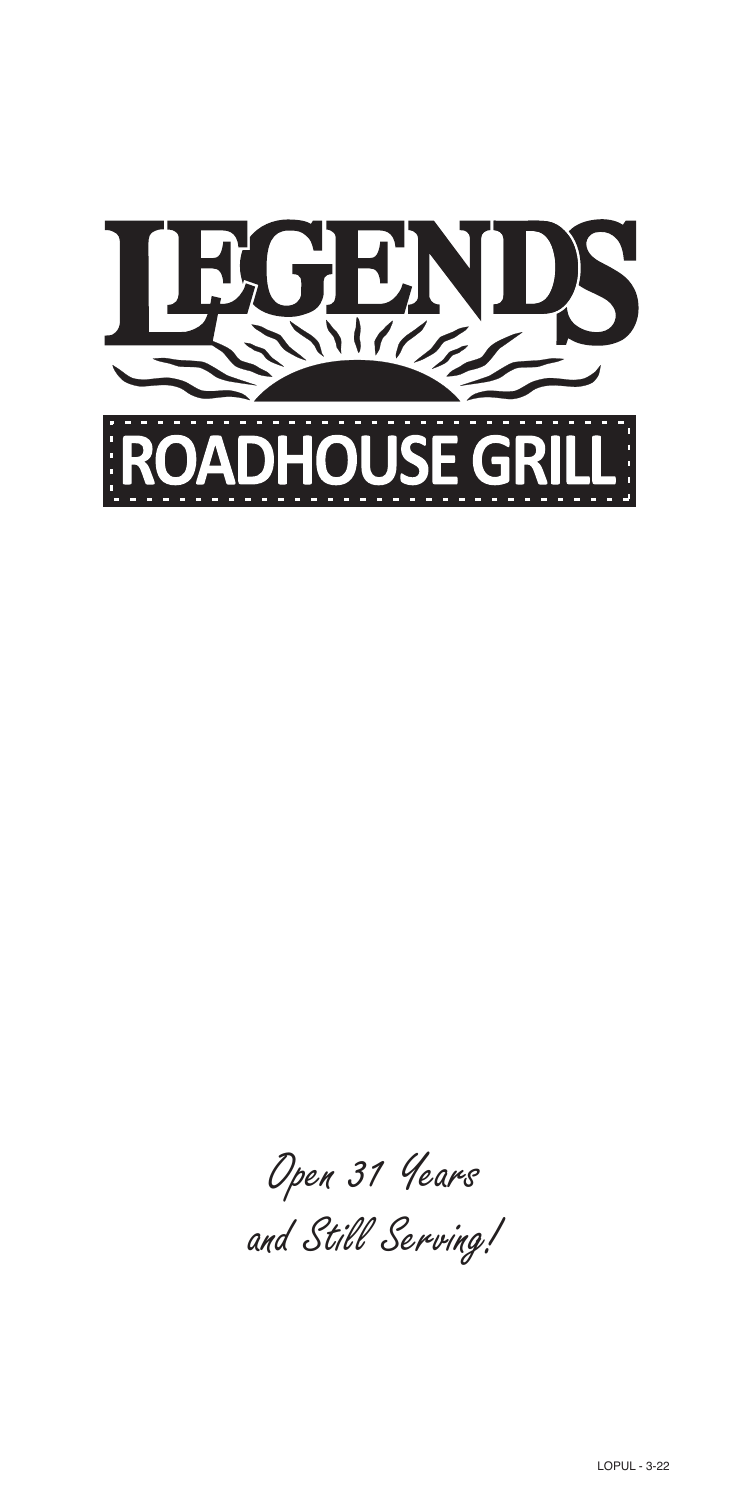Appetizers & Small Plates

| Two soft tortilla tacos with lettuce, jack cheddar, tomatoes, onions, cilantro and spicy ranch.                                              | 10 |
|----------------------------------------------------------------------------------------------------------------------------------------------|----|
| Peel and eat in creole seasoning. Served with Johnny's Cocktail Sauce.                                                                       |    |
| Trio App (Pick Three From The List - Sorry No Doubling)<br>Choose from: Buffalo Wings, Boneless Wings, Tenders, Loaded Skins, Cheese Sticks. | 12 |
| Tortilla Chips topped with chicken, white cheese sauce, jack cheddar, beans, corn, pico de galo,<br>and drizzled with BBQ.                   | 10 |
| Choice of Spicy BBQ • Hot & Spicy • Teasers served with ranch and celery sticks.                                                             | 9  |
| Choice of Spicy BBQ • Hot & Spicy • Teasers served with ranch and celery sticks.                                                             | 12 |
| Cajun chicken, bacon, tortillas, pico de gallo, jack cheddar, served with sour cream and salsa.                                              | 10 |
| Warm tortilla chips served with our 30-year-old spinach cheese dip recipe.                                                                   | 9  |
| Idaho potatoes loaded with jack cheddar, real Hormel bacon and sour cream.                                                                   | 9  |
|                                                                                                                                              | 8  |

# Soups & Salads

|                                                                                                                                                                                                                              | 5  |
|------------------------------------------------------------------------------------------------------------------------------------------------------------------------------------------------------------------------------|----|
| Choose from: French Onion, Potato Cheese, and Shrimp Chicken Gumbo.                                                                                                                                                          |    |
| Grilled Mahi Salad .<br>Grilled Mahi seasoned with lemon pepper and served over romaine, accompanied with<br>diced tomatoes, black olives, avocado. Served wth Balsamic Vinaigrette.                                         | 13 |
| Romaine tossed in our balsamic vinaigrette and topped with bleu cheese crumbles, bacon,<br>dried cranberries, candied walnuts, fresh strawberries, and teriyaki chicken. Served with garlic bread.                           | 12 |
| <b>Seasoned Grilled Chicken Salad</b><br>Seasoned with your choice of seasoning, salad greens, fresh cheddar, tomatoes, eggs,<br>homemade sour dough croutons, and your choice of dressing.                                  | 12 |
| Fried Chicken Tender Salad .<br>Fried chicken tenders served over salad greens, toasted almonds, fresh cheddar, diced<br>tomatoes and Johnny Fleeman's honey mustard salad dressing.                                         | 12 |
| Fresh Made Chicken Salad and Fruit .<br>Homemade chicken salad dotted with pecans, scooped atop a bed of fresh lettuce and<br>sliced tomatoes, accented with warm muffins, and a side of cut fruit with fruit dipping sauce. | 10 |
| Cajun-style chicken served over salad greens, fresh cheddar, pico de gallo, corn,<br>black beans, black olives, fresh corn tortilla strips with fajita dressing.                                                             | 12 |
| Teriyaki glazed chicken breast served over romaine lettuce, parmesan cheese,<br>tossed in our own caesar dressing and garnished with croutons.                                                                               | 12 |

### **HOMEMADE DRESSINGS BY JOHNNY FLEEMAN**

Honey Mustard - Buttermilk Ranch - 1000 Island - Honey French - Bleu Cheese Italian - Classic Caesar - Lousiana Ranch - Balsamic Vinaigrette FAT FREE: FF Catalina - Ranch - Italian - 1000 Island



Nutritional information can be found at legendssteakhouse.com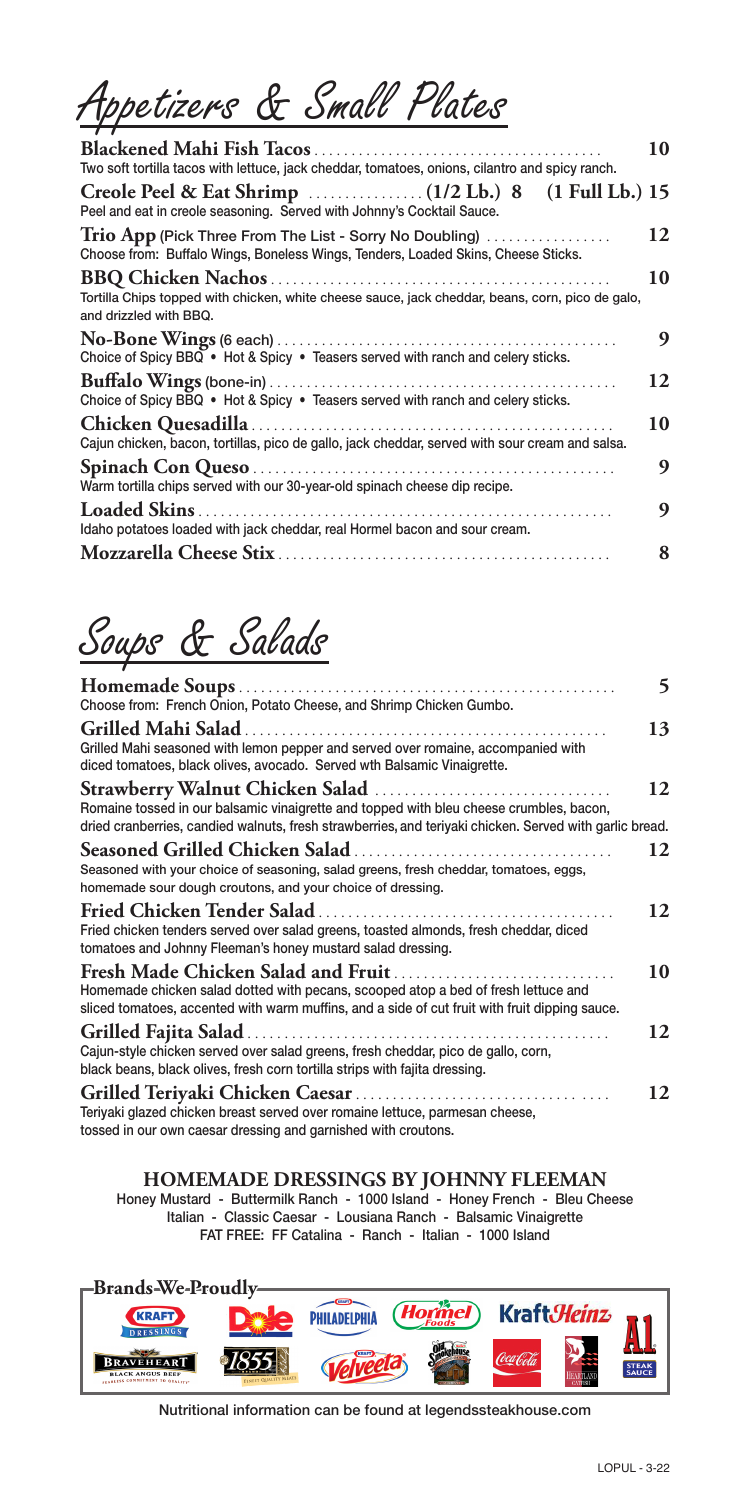Steaks

Our Steaks are Marinated in our own Johnny Fleeman Steak Marinade.<br>Entrees include choice of Side & Side Salad or Caesar Salad or Cup of Soup.

|                                                                                                   | 19 |
|---------------------------------------------------------------------------------------------------|----|
|                                                                                                   | 18 |
| Topped with BBQ sauce, jack cheddar and onions.                                                   | 20 |
|                                                                                                   | 20 |
| Topped with BBQ Sauce, jack cheddar and Applewood smoked bacon.                                   |    |
|                                                                                                   |    |
|                                                                                                   |    |
| <b>Sirloin Orleans 9 oz</b> Served with skewer of cajun grilled shrimp & white wine sauce $\dots$ | 27 |
|                                                                                                   | 32 |
|                                                                                                   | 45 |
|                                                                                                   |    |

**\*** 

| Combos                                                      | Steak Toppers |
|-------------------------------------------------------------|---------------|
| 6 oz Sirloin & Fried Shrimp  22 Mushrooms  2                |               |
|                                                             |               |
| 6 oz Sirloin & Chicken Tenders  22 Mushrooms & Onions  2.50 |               |

Sizzle Black Iron Skillets **\*** 

#### **Pork Medallion Sizzle 18** *NEW* Grilled with zesty orange sauce & served over peppers, onions, fresh broccoli & brown rice w/almonds. **Beef Filet Tips** 20<br> **Depression of the Company of the Company of the Company of the Company of the Company of the Company of the Company of the Company of the Company of the Company of the Company of the Company of the C** Grilled and served over peppers, onions, fresh broccoli & brown rice w/almonds. **Queso Chicken 19** Fresh Chicken over fresh onions & red peppers & topped w/spinach cheese & fresh pico de gallo. **Queso Sirloin 20** 6 oz. sirloin over fresh onions & red peppers & topped w/spinach cheese & sautee mushrooms. **Bourbon Sirloin 20** 6 oz. sirloin over fresh onions & red peppers, topped w/sautee mushrooms, onions & bourbon glaze.

| Prime Rib (Available Every Day) |  |  |
|---------------------------------|--|--|
|                                 |  |  |

Seafood **\***

Includes Choice of Side Salad, Caesar Salad or Soup.

|                                                                                                                                                 | 22. |
|-------------------------------------------------------------------------------------------------------------------------------------------------|-----|
| Mahi Mahi grilled and seasoned with your choice:                                                                                                |     |
| Lemon Pepper • Cajun • Teriyaki • BBQ • Bourbon Glaze • Johnny's Steak Marinade                                                                 |     |
| 8 oz. Norwegin salmon grilled and seasoned with your choice:<br>Lemon Pepper • Cajun • Teriyaki • BBQ • Bourbon Glaze • Johnny's Steak Marinade | 24  |
|                                                                                                                                                 | 28  |
| 8 oz. Cajun salmon filet topped with our creamy white wine sauce and a skewer of grilled Cajun shrimp.                                          |     |
|                                                                                                                                                 | 21  |
| Seasoned with your choice of seasoning:                                                                                                         |     |
| Lemon Pepper • Cajun • BBQ • Teriyaki • Johnny's Steak Marinade                                                                                 |     |

Side Choices

FRESH VEGETABLES **4**

• Asparagus

**{L}**

- Steam Broccoli
- Charred Brussel Sprouts w/Bacon & Honey
- POTATOES **3** • Baked Potato / Loaded **Add 1.00** • Sweet Potato / Loaded **Add 1.00** • Smashed Red Potatoes
- French Fries
- Sweet Potato Fries

#### OTHER SIDES **3**

- Johnny's Brown Rice w/Almonds
- Macaroni & Cheese
- Sauteed Mushrooms

**A 20% GRATUITY WILL BE ADDED TO ALL PARTIES OF 8 OR MORE.**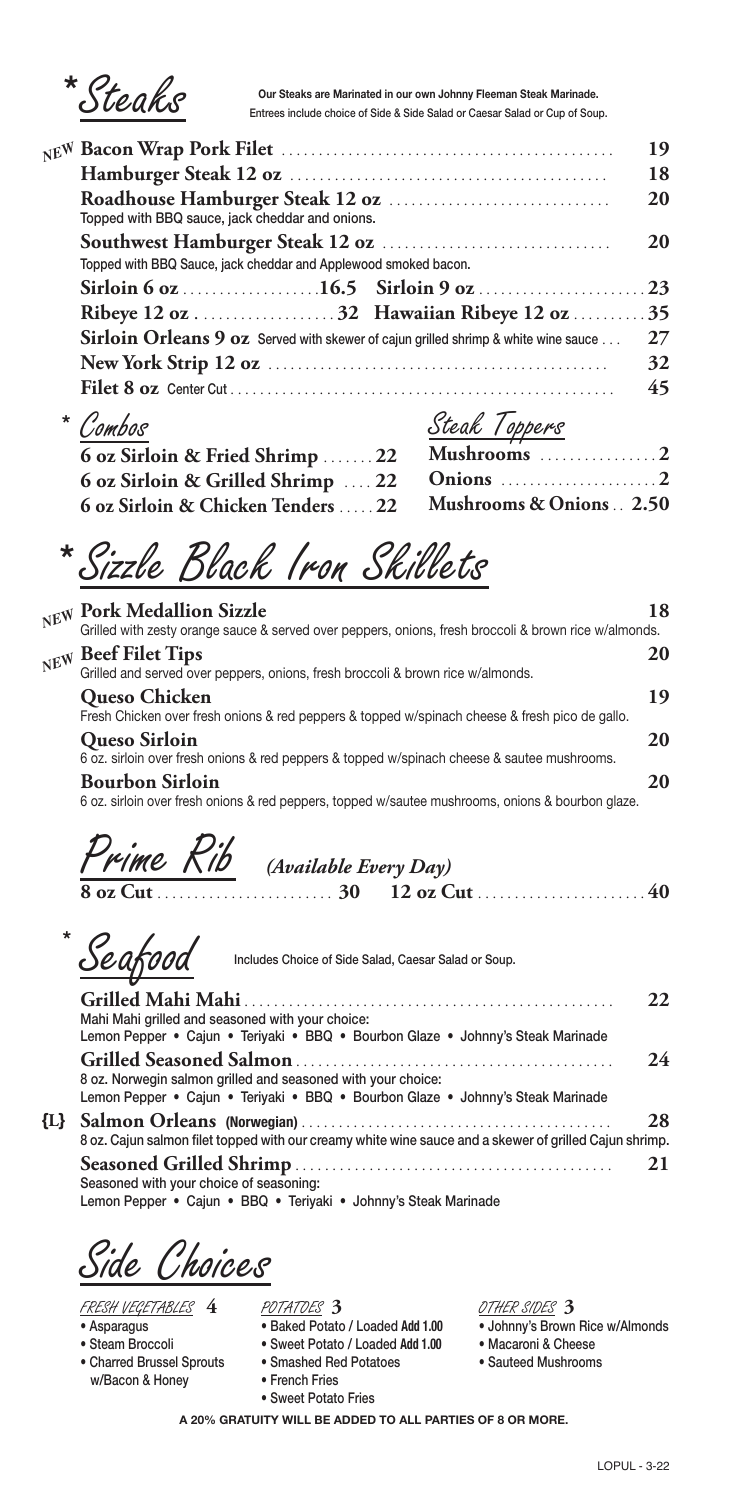Chicken

| Includes Choice of Side Salad, Caesar Salad or Soup.                           |    |
|--------------------------------------------------------------------------------|----|
|                                                                                | 17 |
| Seasoned with your choice of seasoning:                                        |    |
| Lemon Pepper · Cajun · BBQ · Teriyaki · Johnny's Steak Marinade                |    |
| Teriyaki glazed and topped with fresh sliced pineapple.                        | 18 |
| Topped with BBQ sauce, jack cheddar and Applewood smoked bacon.                | 20 |
| Topped with our made in house alfredo, sauteed mushrooms, and parmesan cheese. | 18 |

Southern Platters

| Served with coleslaw and choice of side. Add house salad or caesar salad 3.29. |    |
|--------------------------------------------------------------------------------|----|
| Fresh tenders fried & served with Johnny's Honey Mustard.                      | 13 |
| Large (2 filets) $18$<br>Filets served with hushpuppies.                       |    |
| Seven tail on gourmet shrimp fried golden brown. Served with hushpuppies.      | 18 |
| Two boneless pork chops served with white gravy.                               | 14 |
| Breaded beef steak served with white gravy.                                    | 14 |

Pasta

#### **Includes Garlic Bread Add Side Salad or Caesar Salad 3.29 Add extra Garlic Bread .99 Add extra Sauce .99 Jambalaya Pasta** . . . . . . . . . . . . . . . . . . . . . . . . . . . . . . . . . . . . . . . . . . . . . . . . . . . . . **15 {88}** Fettuccini tossed in fiery roasted peppers, alfredo sauce, cajun chicken, shrimp and sausage, garnished with shredded parmesan cheese. **Cajun Shrimp Fettuccini** . . . . . . . . . . . . . . . . . . . . . . . . . . . . . . . . . . . . . . . . . . . **14** Shrimp served over fettuccini, tossed in our Cajun alfredo sauce, garnished with shredded parmesan cheese. **Cajun Chicken Fettuccini** . . . . . . . . . . . . . . . . . . . . . . . . . . . . . . . . . . . . . . . . . . **14** Chicken served over fettuccini, tossed in our Cajun alfredo sauce, garnished with shredded parmesan cheese. **Ricardo Chicken Fettuccini** . . . . . . . . . . . . . . . . . . . . . . . . . . . . . . . . . . . . . . . . **14** Fresh chicken, broccoli florets, mushrooms, sauteed with basil, fresh garlic and black pepper. Served over fettuccini tossed in our alfredo sauce. garnished with shredded parmesan cheese. **Spaghetti and Meatballs** . . . . . . . . . . . . . . . . . . . . . . . . . . . . . . . . . . . . . . . . . . . . **13** Our homemade marinara sauce with three jumbo meatballs, served over spaghetti noodles, garnished with shredded parmesan cheese. ´ **Garden Pasta Primavera** . . . . . . . . . . . . . . . . . . . . . . . . . . . . . . . . . . . . . . . . . . . . **14** All vegetarian pasta. Fettuccini noodles sauteed in virgin olive oil and pesto. Fresh asparagus, sun-dried tomatoes, broccoli and mushrooms and parmesan cheese. **Add grilled chicken 3.00**

**{L}** *Represents Legends Favorite*

**{88}** *Represents Classic Legends Dish*

**Denotes Health Notice:** Consuming raw or undercooked meats, poultry, seafood, shellfish or **\*** eggs may increase your risk of food-borne illness.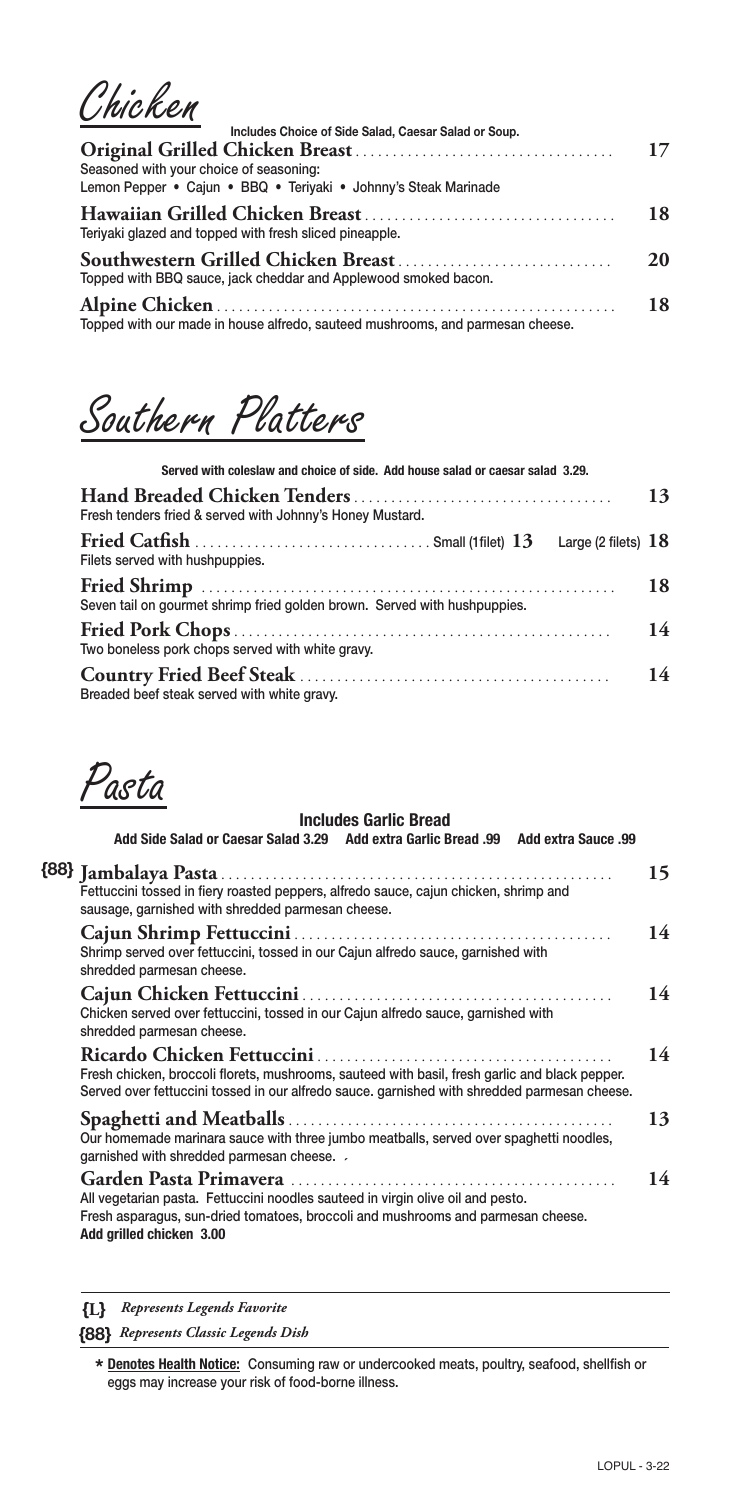Baby Back Ribs

All Ribs and Chicken Tenders are served with Seasoned Fries and Coleslaw. **Add Side Salad or Caesar Salad 3.29.**

| AYY JIYA YANAY VI YAGSAN YANAY JILIYI |  |  |  |
|---------------------------------------|--|--|--|
|                                       |  |  |  |
|                                       |  |  |  |
|                                       |  |  |  |

| * 1/2 lb. Burgers<br>Add House Salad or Caesar Salad 3.29.                                                                                 |    |
|--------------------------------------------------------------------------------------------------------------------------------------------|----|
| Topped with two slices of American, Swiss or jack cheddar.                                                                                 | 11 |
| Topped with Swiss cheese and teriyaki glazed fresh pineapple slice.                                                                        | 11 |
| Topped with Applewood smoked bacon and American, Swiss or jack cheddar.<br>Garnished with red onion, lettuce, tomatoes and sliced pickles. | 12 |
| Cajun spices and two slices of Swiss cheese Garnished with red onion, lettuce, tomatoes<br>and sliced pickles.                             | 11 |
| Applewood smoked bacon, BBQ sauce and jack cheddar. Garnished with red onion,<br>lettuce, tomatoes and sliced pickles.                     | 13 |
| Sauteed mushrooms and two slices of Swiss cheese. Garnished with red onion, lettuce,<br>tomatoes and sliced pickles.                       | 12 |
| A healthy blend of black beans and grains topped with sauteed mushrooms and swiss cheese,                                                  | 10 |

accompanied with our homemade pesto lime mayo, garnished with lettuce, tomato, and red onions.

Sandwiches

| All served with seasoned fries and kosher spear. Add House Salad or Caesar Salad 3.29.                                                                              |    |
|---------------------------------------------------------------------------------------------------------------------------------------------------------------------|----|
| Grilled Lemon Pepper Mahi Mahi served on a ciabatta bun with homemade tartar, sauce,<br>red pepper, pineapple, coleslaw and avocado. Garnished with a kosher spear. | 12 |
| Fresh chicken breast topped with teriyaki glaze, Swiss cheese, Applewood smoked bacon,<br>garnished with red onion, lettuce, tomato and pickle.                     | 11 |
| Smoked turkey, Swiss cheese and Applewood smoked bacon served on a toasted French<br>hoagie with ancho chipotle sauce, served with lettuce and tomato.              | 11 |
| Cajun seasoned shaved prime rib topped with sauteed onions and Swiss cheese, served<br>on a toasted French hoagie with fresh horseradish sauce.                     | 15 |
| Our homemade chicken salad made with fresh chicken, pecans, pineapple, fresh cut apples,<br>served with mayo, lettuce and tomato.                                   | 10 |
| Thin sliced roast beef and ham layered between three slices of Hawaiian bread with<br>melted jack cheddar, shredded lettuce and mayo.                               | 10 |

Beverages

 $\mathbf{C}^{\mathcal{D}iet}_{\mathbf{O}}$ 

**Johnny's Famous Fruit Tea 2.99 Fresh Brewed Iced Tea 2.99 Fresh Ground Coffee 2.49 Coke Products 2.99**

Minut<br>Maid

Visit us at any of our fine locations:

CRC

FLASHING

**www.legendssteakhouse.com or www.johnnyfleeman.com The Brass Lantern 1988 Legends of Columbia 1993 Legends of Pulaski 1996 Legends of Shelbyville 1999 Legends of Smyrna 2005 Legends Express (Brisketville) 2017**